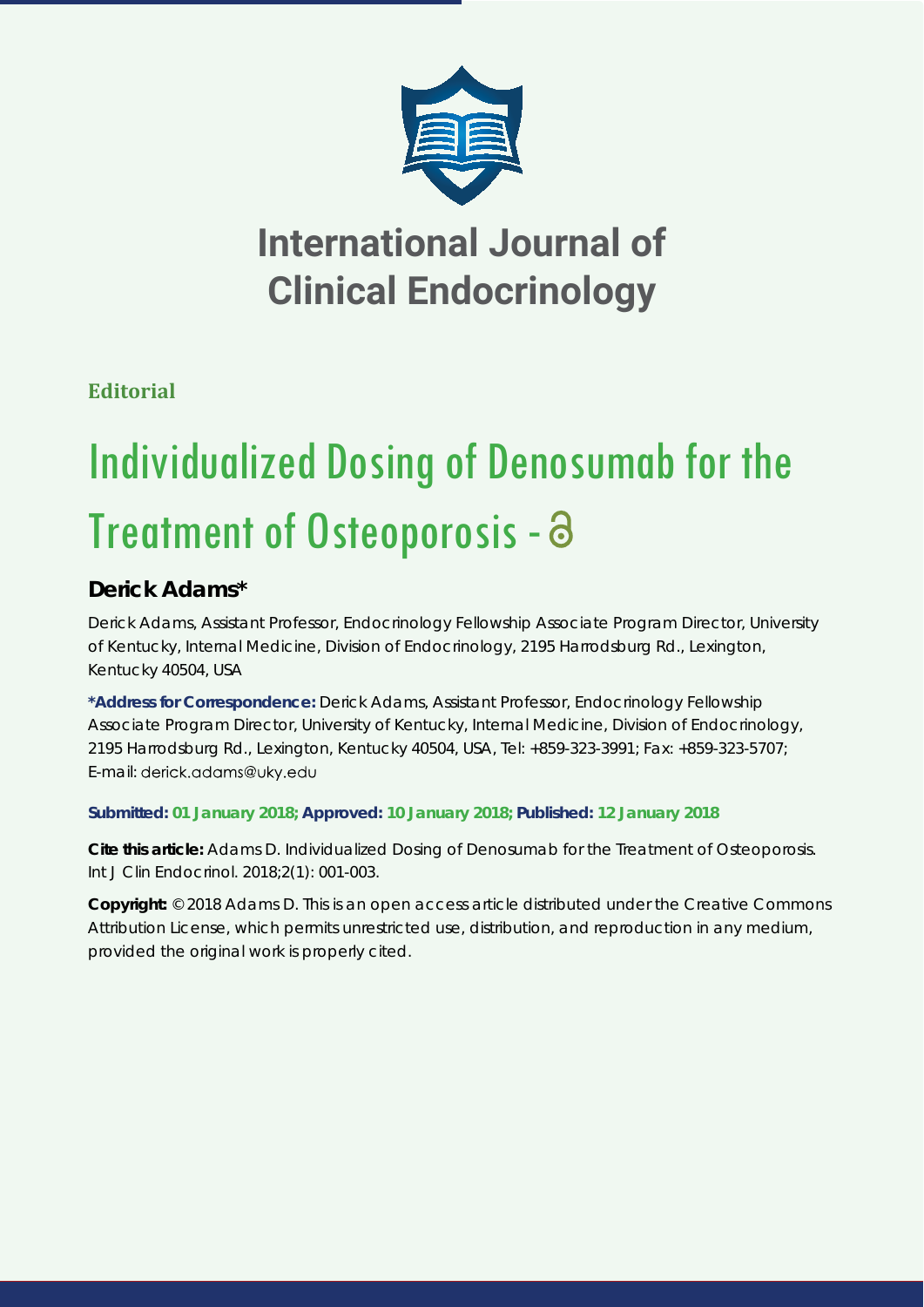### **International Journal of Clinical Endocrinology**

Denosumab is a potent monoclonal antibody which inactivates the RANK ligand. Inactivation of RANK ligand leads to the inhibition of osteoclast activity and maturation which decreases bone resorption. Denosumab is a potent antiresorptive that has been shown to dramatically suppress bone turnover markers, maintain bone mineral density, and prevent fractures [1]. In postmenopausal women with osteoporosis 60 mg of subcutaneous denosumab given every 6 months reduces the risk of hip fractures by approximately 40% and vertebral fractures by 68% compared with placebo [1]. Denosumab has also shown efficacy and is approved for treatment of osteoporosis in men, treatment of androgen deprivation-induced bone loss in men with prostate cancer, and the treatment of aromatase inhibitor-induced bone loss in women with breast cancer [2,3].

The benefits of denosumab are clearly evident in clinical trials but there are some concerns remain. As with all other antiresorptive agents atypical fractures of the femur are an especially concerning adverse effect. Atypical fractures are thought to be related to over suppression of bone turnover. The exact risk of atypical fractures in patients receiving denosumab is unknown. However there are several published cases of atypical fractures in patients receiving denosumab [4,5]. With bisphosphonates the risk of atypical femur fracture increases with prolonged use. To reduce the risk of atypical femur fractures bisphosphonates are typically not continued longer than 3-10 years depending on fracture risk. Unlike bisphosphonates denosumab is given every 6 months without interruption. In theory there is no end point to the treatment of osteoporosis with denosumab. Some theorize that since the antiresorptive effects of denosumab are shorter than bisphosphonates there will be less risk of atypical fractures. Others think that since denosumab is a more potent inhibitor of bone turnover and requires twice yearly dosing without interruption it may cause more atypical fractures. Clinicians using antiresorptive agents strive to provide treatments that maintain bone mineral density and prevent fractures while avoiding the over suppression of bone turnover.

Bone turnover is highly individualized and influenced by many different factors including renal function, sex hormone concentrations, activity level, and comorbid conditions like hyperthyroidism among others. It would seem reasonable to individualize denosumab dosing based off a particular patient's bone physiology. One could use bone turnover markers, bone mineral density as provided by DXA scan along with clinical judgement to help decide when subsequent doses of denosumab are necessary instead of giving 60 mg every 6 months. After patients receive their initial dose of denosumab a reasonable approach would be to give another dose of denosumab when one of three events occur: when bone turnover markers are not suppressed by 30-50% of the patients' baseline values, BMD declines, or a fracture occurs. A clinician may also opt to give another dose of denosumab if the patient is about to undergo situations that will likely cause loss of bone mineral density such as an upcoming surgery that will require a long period of limited weight bearing or for a solid organ transplantation that will require treatment with high dose corticosteroids, for example.

There are several potential advantages to individualizing the dosing schedule of denosumab. The main advantage would be that a repeat dose of denosumab is only given if bone turnover is not suppressed. This would theoretically avoid over suppression of bone

**SCIRES Literature - Volume 2 Issue 1 - www.scireslit.com Page -02**

turnover and potentially decrease the risk of atypical femur fractures. Randomized controlled trials would need to be done to prove that this theory is correct. Fewer doses of denosumab would also result in less adverse effects including hypocalcemia, eczema, and injection site reactions. Another significant advantage would also be reducing healthcare costs. Since patients would only be getting denosumab when bone turnover markers are unsuppressed payers may avoid the cost denosumab every six months. However, some of the cost savings of this approach would be negated by the cost of monitoring bone turnover markers twice a year.

There are some concerns over lengthening the interval of denosumab dosing to greater than six months. The biggest concern is that bone turnover markers often increase above baseline values when denosumab is discontinued. One study has shown that bone turnover markers may rise above baseline concentrations as soon as 3-6 months after denosumab has been discontinued [6]. There has also been a report of several cases of severe spontaneous vertebral fracture after discontinuation of denosumab [7]. The authors of this report theorize that these vertebral fractures occurred due to a rebound effect where bone turnover greatly increases above baseline following discontinuation of denosumab. With individualized dosing of denosumab bone turnover markers would be monitored every 6 months. Patients would be given denosumab if bone turnover markers were not suppressed by 30-50% of baseline values as frequently as every 6 months if needed. Through careful monitoring of bone turnover markers, DXA scan, and with clinical judgement you would avoid a rebound effect where bone turnover greatly increases above baseline following discontinuation of denosumab. Another concern is that bone turnover marker assays can be affected by many factors including age, sex, time of day, food intake, physical activity, fractures, vitamin D level, and assay method [8]. Variability in bone turnover markers can be avoided by measuring the levels in similar conditions and by measuring two-three different bone turnover markers. Bone turnover markers should also be monitored and compared to baseline values (value before patient has received a dose of denosumab) for the individual patient and not based off normal ranges.

Despite the concerns over lengthening the dosing interval of denosumab I do think it would be worthwhile to investigate whether this approach is efficacious. A randomized clinical trial, or something similar, that compares the standard twice yearly program of denosumab to individualized dosing of denosumab. Clinical outcomes to this trial should be BMD, hip, vertebral, and non-vertebral fractures. Adverse events such as atypical fractures, hypocalcemia, eczema, infections should also be reported. Healthcare costs could also be compared.

#### **REFERENCES**

- 1. Cummings SR, San Martin J, McClung MR, Siris ES, Eastell R, Reid IR, et al. FREEDOM Trial. Denosumab for prevention of fractures in postmenopausal women with osteoporosis. N Engl J Med. 2009; 361: 756-765. https://goo.gl/LjDdN1
- 2. Smith MR, Egerdie B, Hernández Toriz N, Feldman R, Tammela TL, Saad F, et al. Denosumab in men receiving androgen-deprivation therapy for prostate cancer. N Engl J Med. 2009; 361: 745-755. https://goo.gl/VoTtLu
- 3. Ellis GK, Bone HG, Chlebowski R, Paul D, Spadafora S, Smith J, et al. Randomized trial of denosumab in patients receiving adjuvant aromatase inhibitors for nonmetastatic breast cancer. J Clin Oncol. 2008; 26: 4875-4882. https://goo.gl/41yutt
- 4. Drampalos E, Skarpas G, Barbounakis N, Michos I. Atypical femoral fractures bilaterally in a patient receiving denosumab. Acta Orthop. 2014; 85: 3-5. https://goo.gl/82kcCx